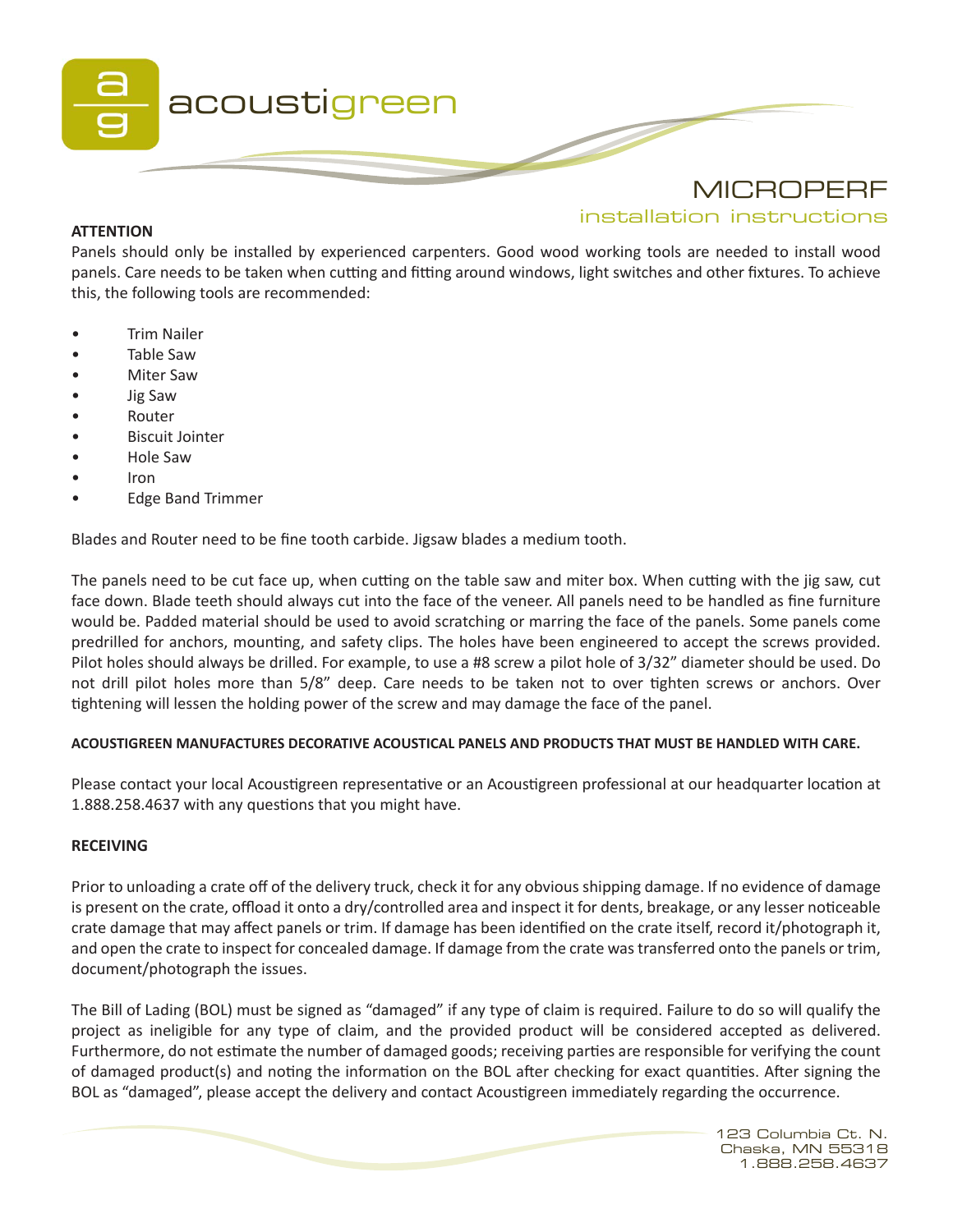

installation instructions

Be prepared to provide a detailed description of the issue, accurate count of what was affected, information regarding identifiers (panel tags or numbers, etc.) and photographic documentation. Do not install damaged product. Instead, get in touch with us as soon as possible so that we may address the issue and provide a working plan for potential solutions and replacements.

If any panel or trim pieces appear to have manufacturing defects, do not install. Acoustigreen's only obligation is replacing materials proved to be defective and that are returned for credit within the terms and conditions of the sale. Damaged material must remain crated and in customer's possession until a decision on the claim is reached. At that time, the carrier responsible for the delivery will pick up the damaged product at the delivery site. Do not dispose of damaged product unless otherwise expressly instructed to do so by an Acoustigreen representative. In the event this occurs, documented acknowledgment will be required from all parties involved.

If no damage is observed, make sure that all of the material ordered for the job has been received and is in the proper style(s) and correct quantities.

## **ACCLIMATION AND STORAGE**

All wood products purchased from Acoustigreen must be acclimated to site conditions before installation. Failure to acclimate product will void the warranty. This is particularly important in Northern United States climates where low atmospheric humidity typically cause more wood movement than the higher humidity of Southern climates.

Once the installation site has been acclimatized to the temperature and humidity levels that will be the norm when occupied, all wood products should be moved into the site installation area for a minimum of 72 hours prior to any installation activity. Panels should be stored in a dry, fully-conditioned interior space on a flat surface in opened cartons. Relative humidity should be maintained between 25% and 55%. Temperatures should be maintained between 55 and 80 degrees Fahrenheit. To acclimate wood products, remove all packaging materials from the outside of the crate, leaving only the wood products. Exposure to conditions outside of this range will void the warranty. Panels should be handled with care and set on protective cushions while cutting.

Grille products can be left on the crates just as they were packaged. Linear wood planks and flat panels should be carefully stacked with three or four slats stacked face to face and back to back, perpendicular to the stack allowing for air circulation. Separate stacks of flat panels and wood planks on the skids from each other carefully to prevent from scratching the product.

### **MINERAL STREAKING OR BLUE STAIN IN OAK**

Occasionally this may occur in oak panels by natural tannic acid in the wood. This does not show up in the manufacturing process, only after the veneer has come in contact with moisture. Should this occur, the stains can be removed, contact the varnish manufacturer for recommendations. Stained panels can also be used by cutting out streaked areas and installing as cut or end panels.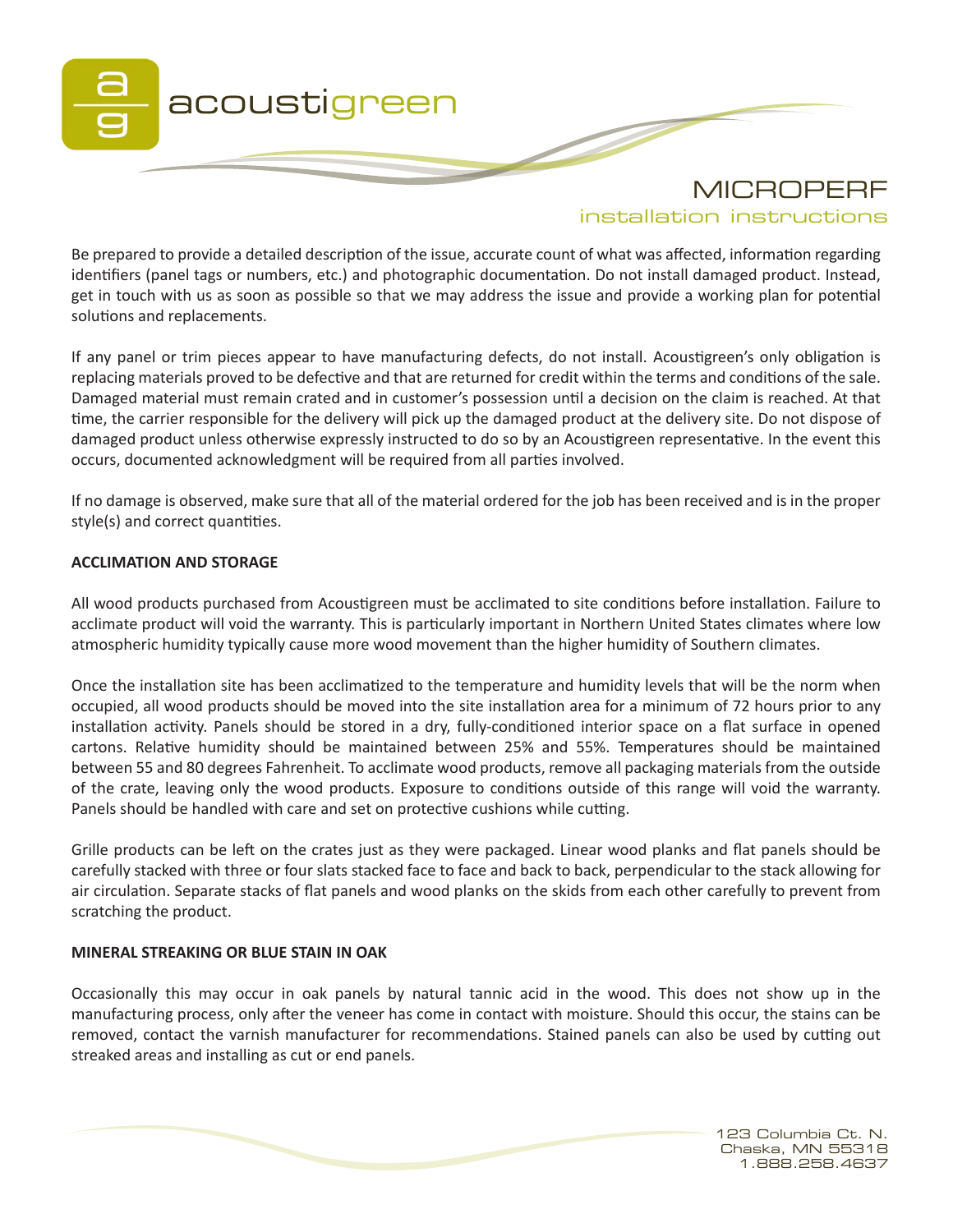

### **CLASS A VARNISH FIRE RETARDANT PANELS**

Panels that are chemically treated for flame resistance, Class 1, 0-25 flame spread, may be slightly discolored or have a whitish cast. This may occur if the panels are subject to high humidity conditions. The manufacturer assumes no liability if this condition occurs.

#### **MOUNTING AND NRC**

Most conventional woodworking techniques are acceptable for working with Acoustigreen panels. Special mounting techniques are required to install perforated acoustical panels including perforated Fusion, Microperf and Audition planks. In all of these cases the space behind the panel, including the insulation or acoustically absorptive materials, work in conjunction with the panel to provide the noise reduction performance anticipated. The architect's details and/or shop drawings must be followed to achieve the look and NRC specified.

### **MICROPERF ACOUSTICORE WALL**

Acoustigreen recommends using a sharp, thin-kerf carbide blade. Panel should be cut face up with a table saw. Blade teeth should always cut into the veneer face. Square and round penetration openings should be cut using a pilot hole and a jig-saw with sharp blade. Round penetration openings can be scored with a circle cutter and then cut out with a jig-saw. Test cuts should be made on a scrap panel to determine proper tool speeds. Both Ceiling and Wall panels will have factory located predrilled holes for the mounting hardware. Acousticore Anchors must be installed in the field. Install all factory and field located anchors and clips per the instructions below.

Drill a ¼" hole 5/8" deep at each anchor location. Do not drill through the face of the panel. Using a #2 Philips bit, screw the anchor clockwise into the ¼" hole until flush with the panels' surface. Do not overtighten. Insert the included ¾" #8 pan head screw through the mounting hardware into the anchor, then tighten. Directions apply to Z-Clips. Please refer to the standard details and/or shop drawings for the appropriate hardware systems.

> 123 Columbia Ct. N. Chaska, MN 55318 1.888.258.4637